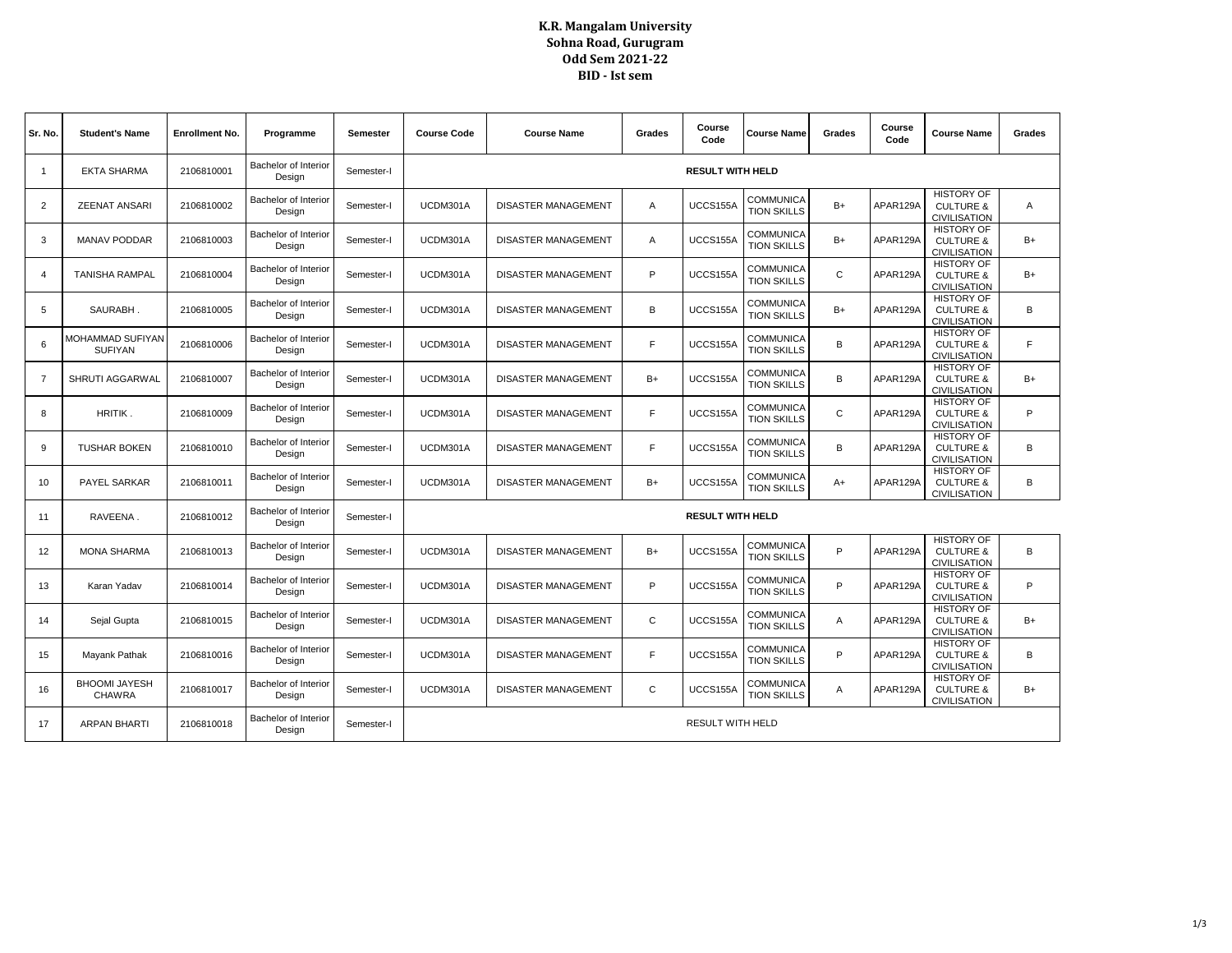## **K.R. Mangalam University Sohna Road, Gurugram Odd Sem 2021-22 BID - Ist sem**

| Sr. No.        | <b>Student's Name</b>              | <b>Enrollment No.</b> | Programme                      | <b>Semester</b> | Course<br>Code          | <b>Course Name</b>                                    | Grades       | Course<br>Code | <b>Course Name</b>                                            | Grades | Course<br>Code | Course<br>Name                    | Grades |
|----------------|------------------------------------|-----------------------|--------------------------------|-----------------|-------------------------|-------------------------------------------------------|--------------|----------------|---------------------------------------------------------------|--------|----------------|-----------------------------------|--------|
| 1              | <b>EKTA SHARMA</b>                 | 2106810001            | Bachelor of Interior<br>Design | Semester-I      | <b>RESULT WITH HELD</b> |                                                       |              |                |                                                               |        |                |                                   |        |
| 2              | <b>ZEENAT ANSARI</b>               | 2106810002            | Bachelor of Interior<br>Design | Semester-I      | APID117B                | <b>BASIC DESIGN &amp;</b><br><b>CREATIVE WORKSHOP</b> | A            | APID119B       | <b>INTRODUCTION TO</b><br><b>BUILDING</b><br><b>MATERIALS</b> | $A+$   | APID123B       | <b>GRAPHIC</b><br><b>DESIGN-I</b> | A      |
| 3              | <b>MANAV PODDAR</b>                | 2106810003            | Bachelor of Interior<br>Design | Semester-I      | APID117B                | <b>BASIC DESIGN &amp;</b><br><b>CREATIVE WORKSHOP</b> | В            | APID119B       | <b>INTRODUCTION TO</b><br><b>BUILDING</b><br><b>MATERIALS</b> | A      | APID123B       | <b>GRAPHIC</b><br><b>DESIGN-I</b> | B      |
| $\overline{4}$ | <b>TANISHA RAMPAL</b>              | 2106810004            | Bachelor of Interior<br>Design | Semester-I      | APID117B                | <b>BASIC DESIGN &amp;</b><br><b>CREATIVE WORKSHOP</b> | B            | APID119B       | <b>INTRODUCTION TO</b><br><b>BUILDING</b><br><b>MATERIALS</b> | $B+$   | APID123B       | <b>GRAPHIC</b><br><b>DESIGN-I</b> | C      |
| 5              | SAURABH.                           | 2106810005            | Bachelor of Interior<br>Design | Semester-I      | APID117B                | <b>BASIC DESIGN &amp;</b><br><b>CREATIVE WORKSHOP</b> | $\mathsf{C}$ | APID119B       | <b>INTRODUCTION TO</b><br><b>BUILDING</b><br><b>MATERIALS</b> | $B+$   | APID123B       | <b>GRAPHIC</b><br><b>DESIGN-I</b> | B      |
| 6              | MOHAMMAD SUFIYAN<br><b>SUFIYAN</b> | 2106810006            | Bachelor of Interior<br>Design | Semester-I      | APID117B                | <b>BASIC DESIGN &amp;</b><br><b>CREATIVE WORKSHOP</b> | F.           | APID119B       | <b>INTRODUCTION TO</b><br><b>BUILDING</b><br><b>MATERIALS</b> | F      | APID123B       | <b>GRAPHIC</b><br><b>DESIGN-I</b> | F      |
| 7              | <b>SHRUTI AGGARWAL</b>             | 2106810007            | Bachelor of Interior<br>Design | Semester-I      | APID117B                | <b>BASIC DESIGN &amp;</b><br><b>CREATIVE WORKSHOP</b> | $B+$         | APID119B       | <b>INTRODUCTION TO</b><br><b>BUILDING</b><br><b>MATERIALS</b> | $B+$   | APID123B       | <b>GRAPHIC</b><br><b>DESIGN-I</b> | $B+$   |
| 8              | HRITIK.                            | 2106810009            | Bachelor of Interior<br>Design | Semester-I      | APID117B                | <b>BASIC DESIGN &amp;</b><br><b>CREATIVE WORKSHOP</b> | F.           | APID119B       | <b>INTRODUCTION TO</b><br><b>BUILDING</b><br><b>MATERIALS</b> | B      | APID123B       | <b>GRAPHIC</b><br><b>DESIGN-I</b> | F      |
| 9              | <b>TUSHAR BOKEN</b>                | 2106810010            | Bachelor of Interior<br>Design | Semester-I      | APID117B                | <b>BASIC DESIGN &amp;</b><br><b>CREATIVE WORKSHOP</b> | P            | APID119B       | <b>INTRODUCTION TO</b><br><b>BUILDING</b><br><b>MATERIALS</b> | B      | APID123B       | <b>GRAPHIC</b><br><b>DESIGN-I</b> | F      |
| 10             | PAYEL SARKAR                       | 2106810011            | Bachelor of Interior<br>Design | Semester-I      | APID117B                | <b>BASIC DESIGN &amp;</b><br><b>CREATIVE WORKSHOP</b> | $B+$         | APID119B       | <b>INTRODUCTION TO</b><br><b>BUILDING</b><br><b>MATERIALS</b> | Α      | APID123B       | <b>GRAPHIC</b><br><b>DESIGN-I</b> | $B+$   |
| 11             | RAVEENA.                           | 2106810012            | Bachelor of Interior<br>Design | Semester-I      | <b>RESULT WITH HELD</b> |                                                       |              |                |                                                               |        |                |                                   |        |
| 12             | <b>MONA SHARMA</b>                 | 2106810013            | Bachelor of Interior<br>Design | Semester-I      | APID117B                | <b>BASIC DESIGN &amp;</b><br><b>CREATIVE WORKSHOP</b> | A            | APID119B       | <b>INTRODUCTION TO</b><br><b>BUILDING</b><br><b>MATERIALS</b> | A      | APID123B       | <b>GRAPHIC</b><br><b>DESIGN-I</b> | $B+$   |
| 13             | Karan Yadav                        | 2106810014            | Bachelor of Interior<br>Design | Semester-I      | APID117B                | <b>BASIC DESIGN &amp;</b><br><b>CREATIVE WORKSHOP</b> | P            | APID119B       | <b>INTRODUCTION TO</b><br><b>BUILDING</b><br><b>MATERIALS</b> | B      | APID123B       | <b>GRAPHIC</b><br><b>DESIGN-I</b> | P      |
| 14             | Sejal Gupta                        | 2106810015            | Bachelor of Interior<br>Design | Semester-I      | APID117B                | <b>BASIC DESIGN &amp;</b><br><b>CREATIVE WORKSHOP</b> | B            | APID119B       | <b>INTRODUCTION TO</b><br><b>BUILDING</b><br><b>MATERIALS</b> | $B+$   | APID123B       | <b>GRAPHIC</b><br><b>DESIGN-I</b> | A      |
| 15             | Mayank Pathak                      | 2106810016            | Bachelor of Interior<br>Design | Semester-I      | APID117B                | <b>BASIC DESIGN &amp;</b><br><b>CREATIVE WORKSHOP</b> | $\mathsf{C}$ | APID119B       | <b>INTRODUCTION TO</b><br><b>BUILDING</b><br><b>MATERIALS</b> | $B+$   | APID123B       | <b>GRAPHIC</b><br><b>DESIGN-I</b> | P      |
| 16             | <b>BHOOMI JAYESH</b><br>CHAWRA     | 2106810017            | Bachelor of Interior<br>Design | Semester-I      | APID117B                | <b>BASIC DESIGN &amp;</b><br><b>CREATIVE WORKSHOP</b> | Α            | APID119B       | <b>INTRODUCTION TO</b><br><b>BUILDING</b><br><b>MATERIALS</b> | Α      | APID123B       | <b>GRAPHIC</b><br><b>DESIGN-I</b> | $B+$   |
| 17             | <b>ARPAN BHARTI</b>                | 2106810018            | Bachelor of Interior<br>Design | Semester-I      | <b>RESULT WITH HELD</b> |                                                       |              |                |                                                               |        |                |                                   |        |